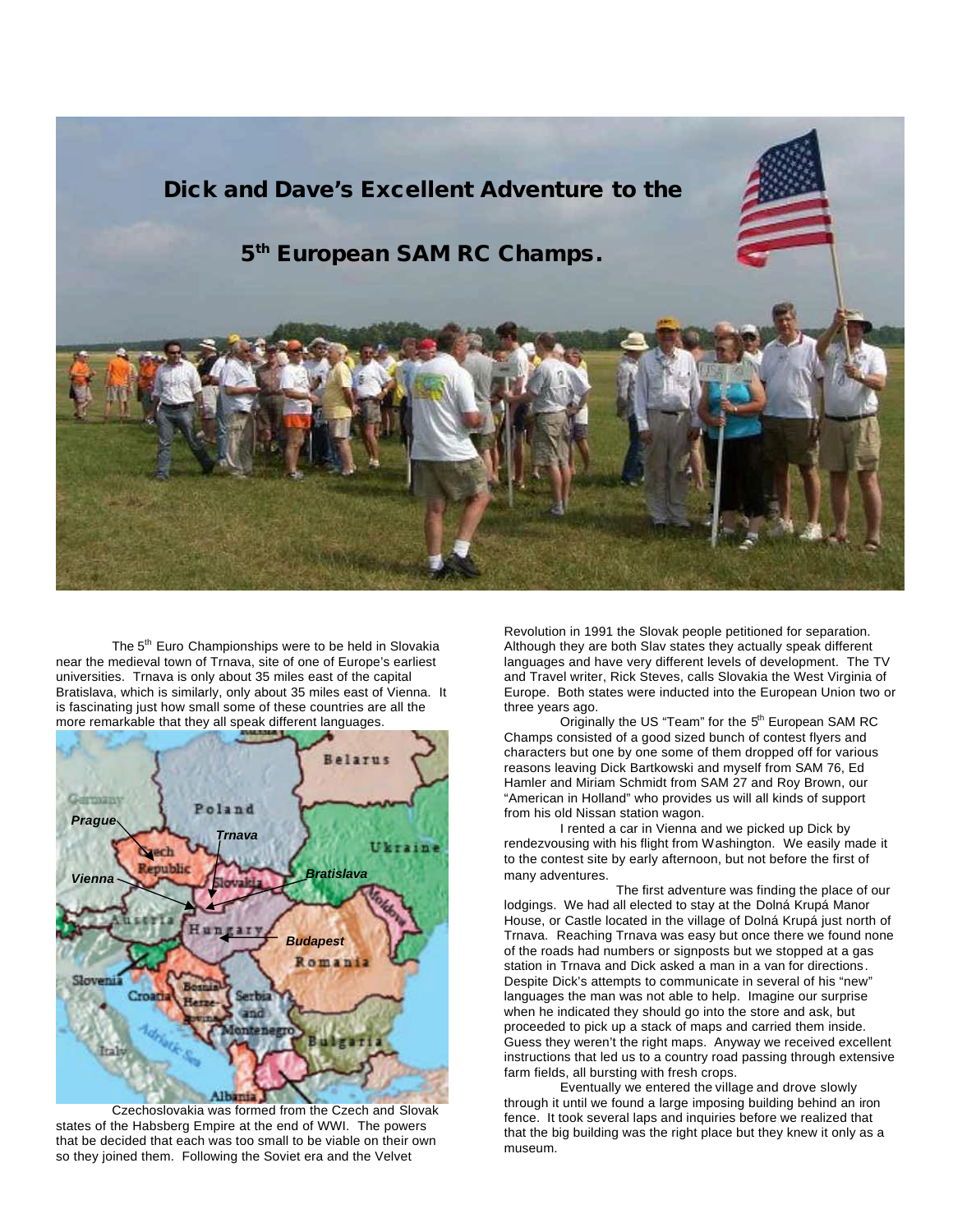

*The classical manor house was built over the years 1793-1795. It is surrounded by an extensive English park in which there is also found a Garden Pavilion, commonly named Beethoven's lodge. L. van Beethoven visited the manor house several times, attracted by the sincere friendship of several members of the Brunswick family (inside story; he had the hots for a woman!). He dedicating several of his compositions to them. During its life the Manor house was one of the most attractive noble residences in Slovakia.*

But that was then and this is now; and in between we have this little thing called Communism. Imagine how the Soviets looked at this place upon their conquest towards the end of WWII! The Slovaks are trying to maintain the building, which is now owned by the National Music Society, but it must be a daunting task. You can see all kinds of touches that hark back to its glory days, but forty years or so of Soviet style maintenance has left much of it in a primitive state. It is indeed a museum and serves the community as museums do, but it also has accommodation for about thirty people in a sort of hostel style.



*Part of the US team, Dick Bartkowski, Bev Penry, Mary and Ed. Hamler and our Italian associate, Gabrielle Montebelli*

Our initial encounter; adventure #2, was to find the person in charge (among maybe a total staff of four) had no idea we were coming! Fortunately Ed Hamler had a cell phone that worked in Slovakia and he had the number for our organizers. They offered to come right over from the flying field where registration and all the other tasks of organizing and setting up were taking place. Mrs Sedlar and our friend from the Czech Champs, Zdenek Slapnicka arrived in Zdenek's Land Rover like 4x4.

It seems that the organizers took over the whole place for four nights and they had made the room assignments. We were told to go to our rooms where we would find the key in the lock, but if we didn't we should take any open room! Jean and I settled in to find a rather plain and very dated room but it was clean and looked out over the parkland behind the building. That done we

assembled for the drive to the flying field for check in then on to find a place for lunch. Zdenek said there were two ways to the field; a long round about trip through several villages or a cross country trip on a dirt trail over the fields to the next village. We thought he was kidding but our convoy followed obediently across the dusty trail then through another couple of villages and another narrow road to the contest site, at Airport Boleraz, a huge all-grass 3000 meter airfield strip, the location of the region's flying club.

Traveling from the US to these meets means that we can't take our comfort equipment with us so last year we fried in the strong sun and had difficulty even finding somewhere to sit. We had requested some relief in these matters from our hosts and they did a super job in providing a canopy, benches and copious bottled water and iced tea for each nation's team.

The flying field looked to be superb with the vast mowed runway area and wide free approaches beyond. The airfield included a hanger and office/control tower building, the latter incorporating the organizers processing space and room to host the daily cooked lunch. As with our Czech experience on just such an airfield, we regularly encountered "shared use" of the runway as one or other of the club full-sized planes took off or landed. One such takeoff in a Cessna took the path between two groups of flyers spread across the runway width!



*Excellent shelter and comfort accommodations on the flight line*

Dick and I processed our models by filling the forms, having the model of our choice weighed and handing over a bunch of money. They wanted cash in Euros but we had Slovakian Korunas; another adventure not reported here. Our US flying buddies had the first of their problems here as they borrow radios from European friends and without the radio components, which they had yet to pick up, the models could not be weighed. Anyway, we all did what we could then drove into Trnava for lunch as there was very little in the way of food available at the field vendor; lots of good beer and booze though! Following a late lunch we continued the processing of models and paid with whatever funds w e could muster from the bankomat. The organizers now realized they needed to deal with this currency problem. Eventually we drove across the dirt track back to the "Castle" to clean up and get dinner.

Adventure #3; there were no provisions for eating or drinking in the Castle nor in the village and by now the village store was closed too. Worse; we were told that because the Castle contained the valuable museum we were to be locked in at eight o'clock! Hmmm……. Well the three staff people saw our plight and produced a 2 liter bottle of Fanta and another of Coke but that was it. Dick and I allowed that we were dying for a beer as the weather had been hot and eventually Dick began to communicate with the two staff guys and they said they could provide us with some beer; great, a beer for everybody. Dick had been learning German and Polish over the last year in preparation for the side trip that he and Cathy were planning. So all during our time together he practiced his communication skills on every friendly person we came in contact with; but particularly those with whom we needed something. But we were hungry and asked if there was any food to be had and they said they could find some sausage and bread; hands up who wants sausage! Then as the party began to liven up I suggested it would be a whole lot better if we could get some vodka to dilute the Fanta. Vodka was produced and the party really rocked; way beyond my bedtime, so I am told (ask Dick).

Bright and early we drove once again over the fields to the flying site ready for the opening ceremonies and to prepare our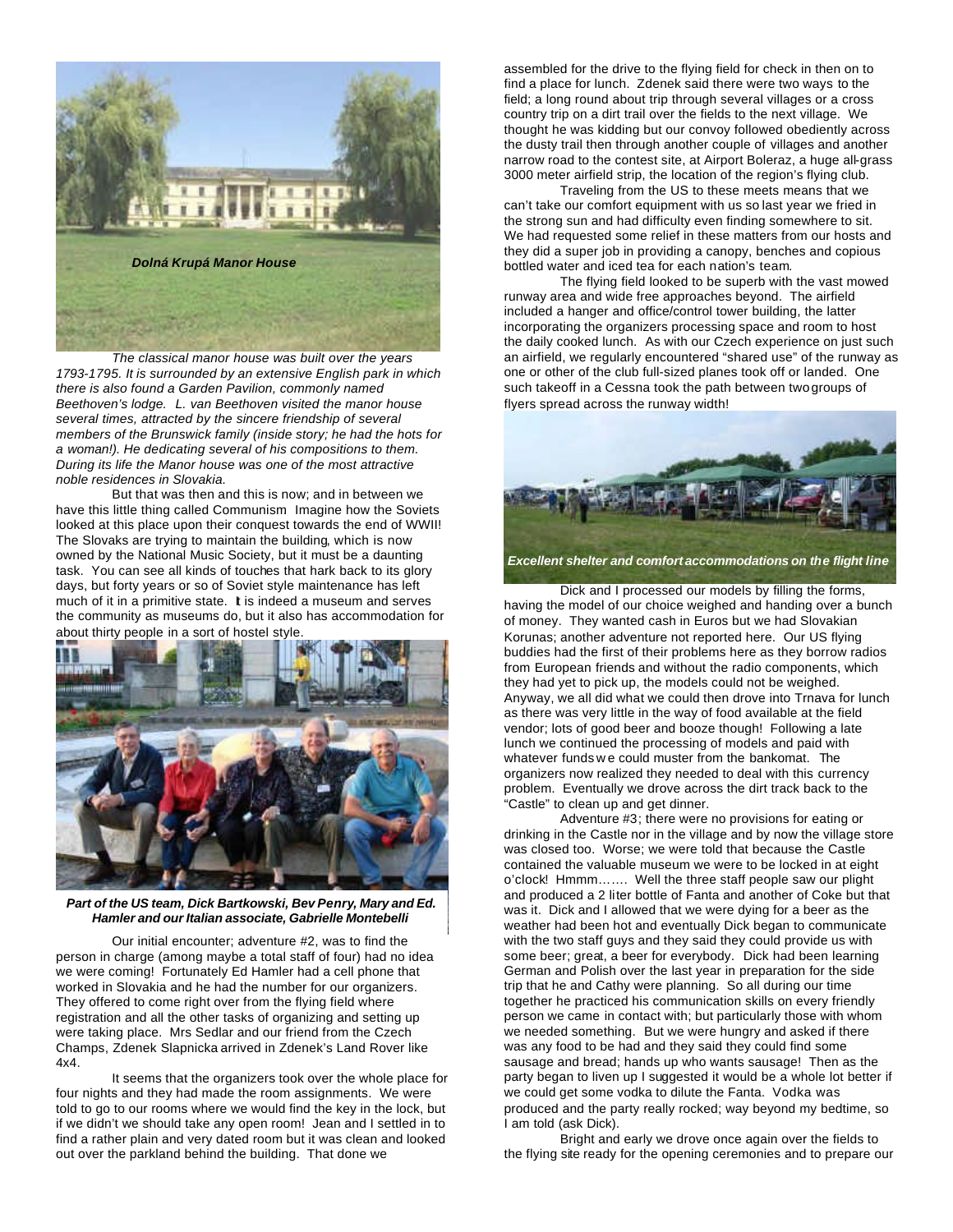models. We discovered that the organizers had changed the schedule of events. There were so many gliders entered (76 out of a total of about 220 model/competitor entries) that they thought it would take all day to fly the six rounds of competition and they moved of our events to the next day. But before competition started there was the opening ceremony. Each Nation was provided with a placard and the members lined up behind them. Problem was, they couldn't find the USA sign but one of the organizers brought us the US flag from the meet podium. See the cover picture.

The Brits were present for the first time in the persons of Tony Roberts flying in electric Old Timer and "Mister SAM 1066 David Baker"



The opening ceremony was attended by the governor of the local province and several other dignitaries. It was well done and a perfect way to start the meeting.

 The eastern Europeans and the Germans really like their gliders and with nothing else to do we watched all kinds fly with several high starts arrayed along the field. Roy flew a Gross Winkler model loaned to him by Leo Bussmeier, the leader of the German team and one of the founders of the Euro Champs.



*Leo Bussmeier launches the Gross Winkler for Roy Brown*



In a huge field of old guys the event was won by a 11 year old Jakub Dvorak who is the grandson of Frantisek Dvorak the Wakefield World Champion from 1959 .



Moving our events to the next day gave us an opportunity to get organized and eventually Dick and I made some test flights. This was really made possible by our decision to fly on the new 2.4 GHz radios. You see, there are no channel conflicts with the 2.4 sets; you turn on the Tx and then the Rx and when they bind you are hooked up and you and everyone else is safe. Fortunately the organizers recognized this and we were allowed to fly at the other end of the field. In prior years we used 35 MHz equipment that I had bought. We both had all kinds of problems with interference, hence the decision to buy the 2.4 stuff, which in the event worked perfectly.

We concluded our day with a good meal in a Trnava restaurant having being granted a stay of curfew. They locked us in at about ten o'clock!

Although Saturday was our first flying day there were several other events to be flown first. The practice used in Slovakia was for each event to be flown through all rounds before the next event began. At the beginning of each event they determine the flying order by making a draw. The first five contestants are called to fly, and then the next five until that round is completed. Then they proceed to the next round. Timing is done by a crew of people dedicated to that role for the whole event. You are given five minutes to fly once your name is called, although they were not anal about this rule and they would work with you if you needed extra time for a valid reason.

So, Dick and I had to wait for two events to be flown before we were up. These were Old Timer Limited Engine Run and Nostalgia LER, the difference being in the cut-off date for the models. In any event, the European SAM organizations recognize a 1950 cutoff date whereas in the US we use 1942. Our team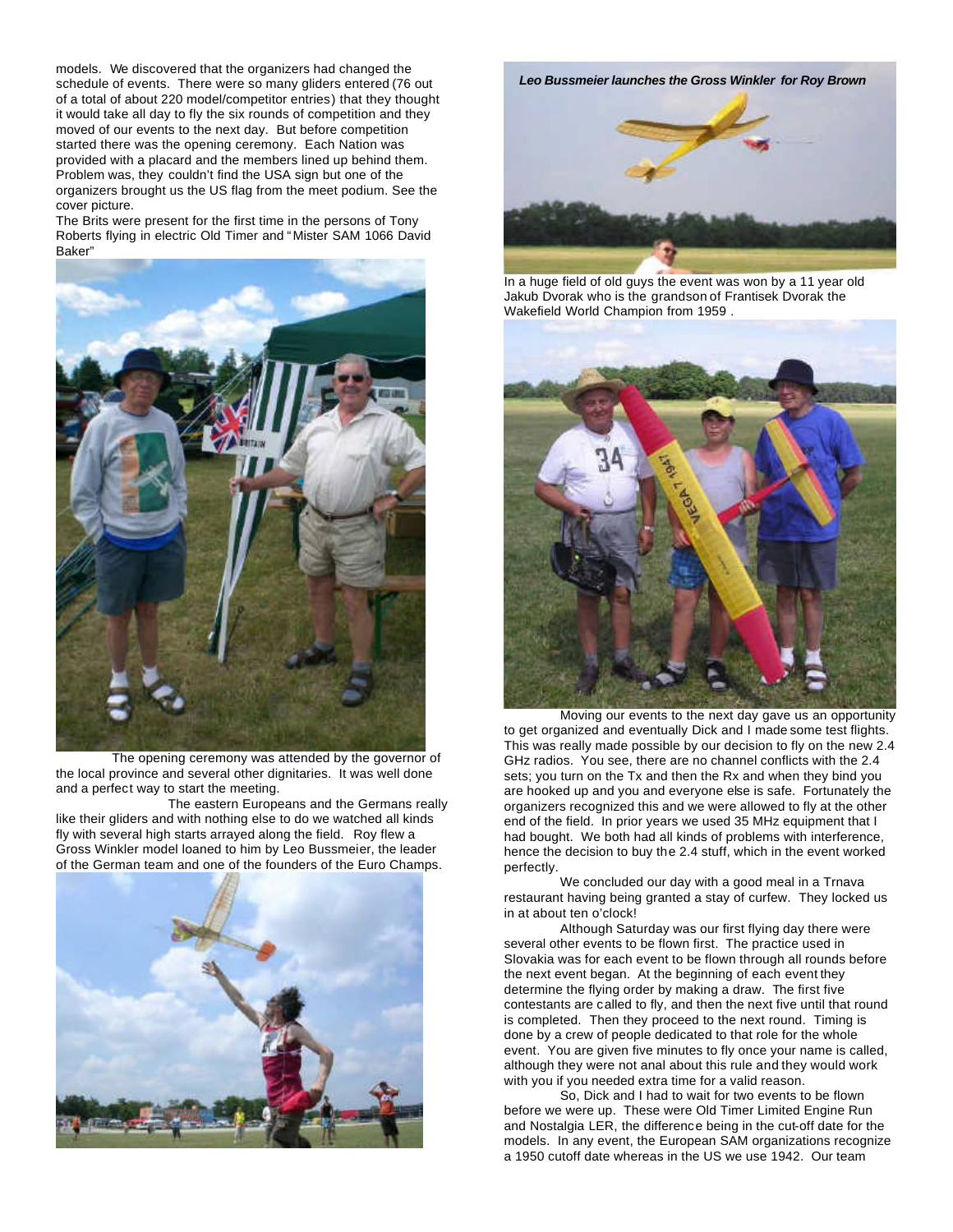leader and legendary SAM flyer, Ed Hamler, flew these two events, winning one and placing second in the other. This year Ed also flew the two electric events and ½ A Texaco.



Our first event was Old Timer Limited Motor Run for any Old Timer model to any scale where we get a one minute climb with either seven NiCad / NiMh cells or two LiPo cells. But as our time grew close Dick discovered a problem with one of his batteries and couldn't find where he has stored the spare; what to do? The Record Hound has a very short nose and the battery has to have a certain form factor to fit in the space ahead of the bulkhead. The stars must have been aligned or some other influence because lo and behold, my new killer sized NeuEnergy LiPos fitted and I had three of them so Dick could use one, although this would necessitate both of us re-charge between flights. This might be an issue as I had elected not to bring the big and heavy Orbit charger. Instead I brought a new, compact "cheapie" 3 amp unit and my old 1 amp one too. Although three amps is a respectable level it is not a complete indicator of charge time as the LiPo chargers drop the charge current as they approach the 4.2 volt per cell limit. We may not have sufficient time to re-charge between flights.

Dick made a test flight and things looked good to go. Last year I flew the Big Stardust in this event but I had not sorted out the power system. I planned for an 80 amp power system using NiCad cells but could not coax it over 60 amps or so. The climb , and thereby the time, suffered and I could not make a stillair ten minute max. I fixed it this year by switching to the big NeuEnergy LiPo rated at 98 amps continuous. Well remember the Racer's Credo; "if a little is good more is better" so I elected to use it all the available power and with a new Castle Creations 125 amp controller Dick and I set it up to pull about 100 amps. The only difficulty was setting up a climb trim to handle the vertical without corkscrewing as a rudder and elevator plane must fly in a yawed attitude to produce the necessary torque reaction. It looked weird.

As luck would have it we were in the same flying group and Dick had elected a hand launch so we asked for permission for me to launch Dick then fly my model. I recruited Brit Tony Roberts, to help me launch. I need someone to hold up the left wing tip against the substantial torque from the 18  $\frac{1}{2}$  inch prop.



Dick's first launch resulted in a way out of control initial climb and he elected to call an abort, but the timer told him he must land within a minute and the resulting "arrival" caused a bit of damage that was easily repaired, and thankfully the out-front expensive LiPo suffered no damage.

My first flight was picture perfect with the big model going out of sight during the last few seconds of the climb. *Al Taft's rule; "all my models go out of sight, but I can see them when the motor shuts off"*: Scary but it works if the model is trimmed hands-off. On the rollout I could see it clearly and it set into an excellent glide for an easy max. Dick realized that he had not set the climb trims, easy to do with a new radio setup, so he was confident in his second attempt.



I swapped my battery for my fully charged spare, putting the other battery on charge with the new 3 amp unit. Dick tried to top off his LiPo with a charger loaned to us by Tony Roberts, a charger that neither he nor Dick had ever used before. We didn't know how well these chargers were working as I had not brought the Wattmeter to measure the charge.

This time Dick's model climbed very well but the motor cut at about 50 seconds. Nevertheless he found a good thermal at low altitude and rode it for a max. My second flight climbed as well as the first and looked good but I had added some ballast to handle the wind and also found some strong sinking air and missed the max. These big 4900 LiPos have a capacity of almost 300 amp minutes. During the climb I use about 1/3 of this and Dick probably only 15% so we could re-fly without charging although if we did so the voltage would be lower and the climb somewhat less, but we tried to re-charge them between flights.

Dick's third flight resulted in an even earlier motor shutoff and he made a flight of somewhat less than seven minutes. Thinking about the problem he concluded that the ESC was cutting off at the low voltage limit; it was set for the seven cell NiCad pack, but we didn't have, or couldn't find or borrow a Castle Creations programming guide. (It was buried in my suitcase Dick!). My third flight was excellent and made the second max to put me in the flyoff.

With no way of changing the voltage cutoff Dick flew again and once more suffered an early cutoff for a sub max flight. However despite these problems he did place  $16<sup>th</sup>$  in a field of 31 flyers.

Ed Hamler also made the flyoff although he was having difficulties controlling the climb as his model has a slight wing warp and the high power of his Steve Neu motor induced unwanted motions. Six qualified for the flyoff.

Now this is thermal flying territory as there is no max in a flyoff. Ed is the supreme master of thermal flying so I asked him if I could fly in his air and share whatever thermals he found; he said sure. I launched first and the big guy was a dot in the sky way higher than anyone else. I circled over Ed until there were only three of us left and I still had the altitude advantage but the Italian, Rover Meresecchi, had found a thermal at a different part of the sky, so I flew to him. I hooked his thermal and we both climbed at about the same altitude but he moved over and I fell out. I couldn't find it again so I came back to land for second place; a thrill! Ed took third.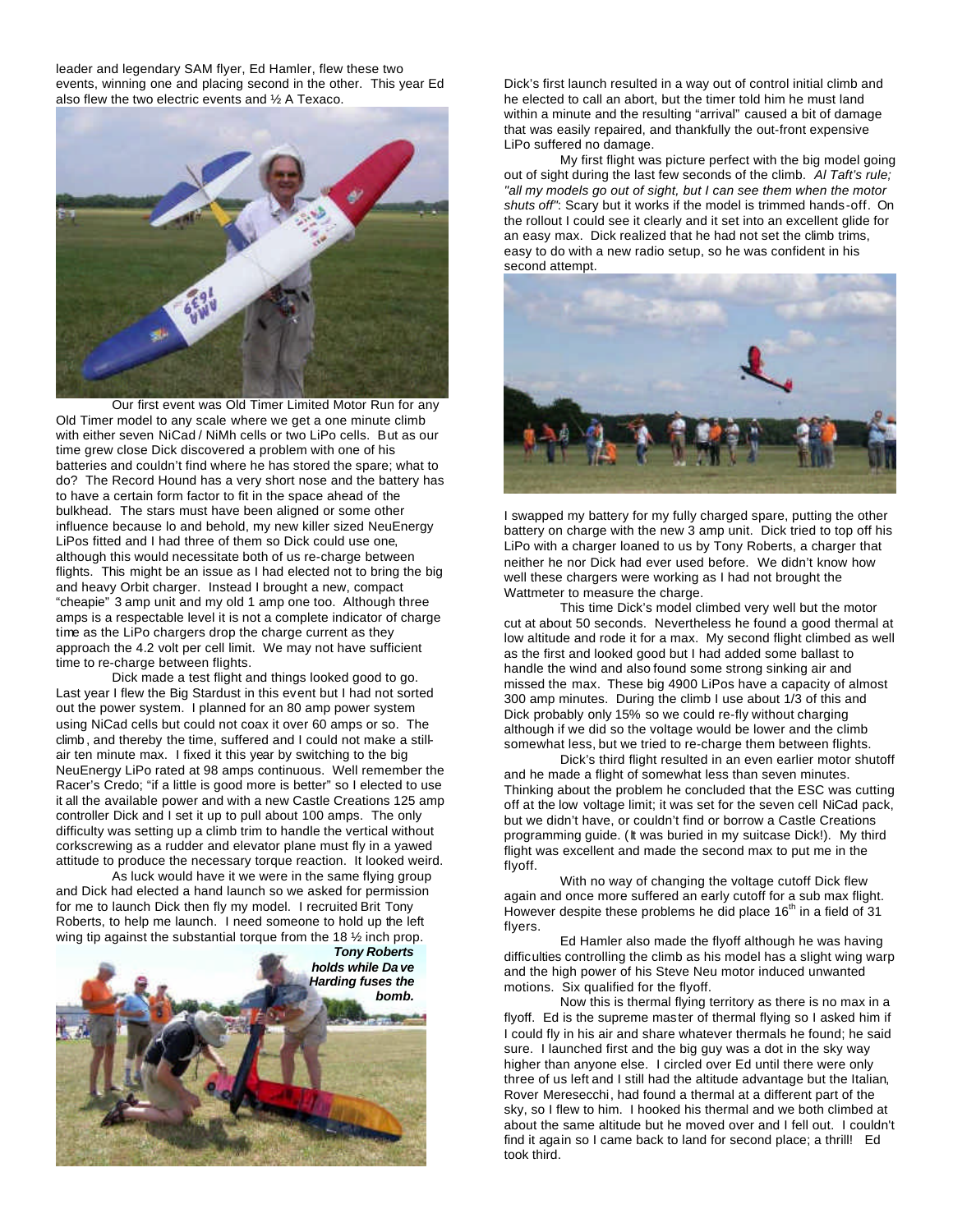

*Roland Meresecchi, first and Dave Harding second in O/T Electric*. The previous day Ed handed me a Cox 049 and said have a go at 1/2A Texaco with the 1/2 A O/T Electric airplane. I had not planned on flying this event despite Ed's enthusiasm for flying both, the reason being that last year the events were run simultaneously and I couldn't see how you would continually make the motor swap between rounds. But not to disappoint Ed, I used the spare time to make a bulkhead so I could fasten the Cox overhanging the front of the existing bulkhead. (I mounted the Speed 400 off its front frame directly into a bulkhead that formed the front of the airplane, so the Cox would be several inches further forward, and I didn't know if it could be balanced.

Saturday evening there was a banquet at the Castle complete with a Dixieland band and fireworks; A great opportunity to spend time with our European friends.



Sunday was the last day of the meet and the schedule called for completion of competition flying by two pm followed by the awards and closing ceremony. But at least one event had been delayed till Sunday so the prospects for an early finish looked dim, not that it mattered to us as we were staying one more night in the Castle.

 ½ A Old Timer Electric was our planned final event. Dick and I had test flown these on the previous evening to ensure that the swap of our receivers etc. did not upset the trims, so we were ready.

I had an excellent first flight with the Speed 400 making an easy un-aided max. I charged the big LiPo but the second flight went sour as it didn't climb to nearly the same altitude. On checking the battery voltage I found it to be way down and didn't know how it could have been that low, so I installed a new freshly charged battery and made my third flight which also turned out poorly. The motor/prop did not seem to be singing as it was in the first flight so I wonder if the motor went away as they can when operated at these high current levels. I will check it when I get the chance. Anyway I was done with the electric events. Dick's aging Trenton Terror flew beautifully almost disappearing vertically in the clear air, but he came down just short of a max twice and

somewhat more on the third. He was happy though as it performed better than it ever has.

> *Dick Bartkowski with his venerable Trenton Terror about to fly in ½A Electric Old Timer*



Ed's performed magnificently and he easily made the flyoff along with ten others out of a field of 39. Miriam got disoriented in her first flight and crashed the model. Gabrielle fixed it for her and she made another flight but landed off the field. Roy got off one flight before running into motor and ESC difficulties that he was unable to fix despite having two of everything and all the necessary tools. He was just beaten by the clock.

Anyway, my fortunes in ½ A Old Timer Electric allowed me the time and urge to give the ½ A Texaco a try. It was not clear that I could balance the airplane with the Cox overhang, and I didn't know how much ballast, if any would be required. In the event the Cox mounted smoothly and I used the sma ll Rx LiPo and voltage regulator from the big Stardust in lieu of the big LiPo for flight power. I managed to balance it then found I needed three ounces of lead to bring it up to weight. This I shoved under the wing mounting bands. I crudely taped the small LiPo and voltage regulator in the big battery cavity to finish the configuration. The model looked something like this one;



The engine started first flick and with a little twiddling of the needle I launched, whereupon it quit within ten seconds. I called an attempt then flew it again, this time a little richer, but it quit again after a little longer. Ed said it was vibrating too much so he changed to a bigger prop and this one was somewhat better so with the engine running he topped off the tank and I launched for my second of three flights.

This one went very well although I missed a max (to Ed's amazement; "I found no lift Ed" "you what?..........") (Must have been everywhere but I didn't see it!) But in the middle of this flight someone; the CD maybe; said you are DQ'd because you filled your fuel tank with the engine running. Fortunately the timer continued to time (although it is not reported in the results). Ed blew up when I told him. "You go back and demand that they show you the rule" says Ed. My efforts failed but Ed. came in and demanded a meeting of the Jury. Subsequently Ed said they had decided in my favor and I could fly again. This time the flight was erratic and shortly the model flew in an unstable, uncontrollable manner with the wing fluttering violently on the down legs, eventually diving vertically into the camp grounds with the engine still running strongly. The front end was demolished back to the pylon, the wing was all shook up inside the "plastic bag" but the